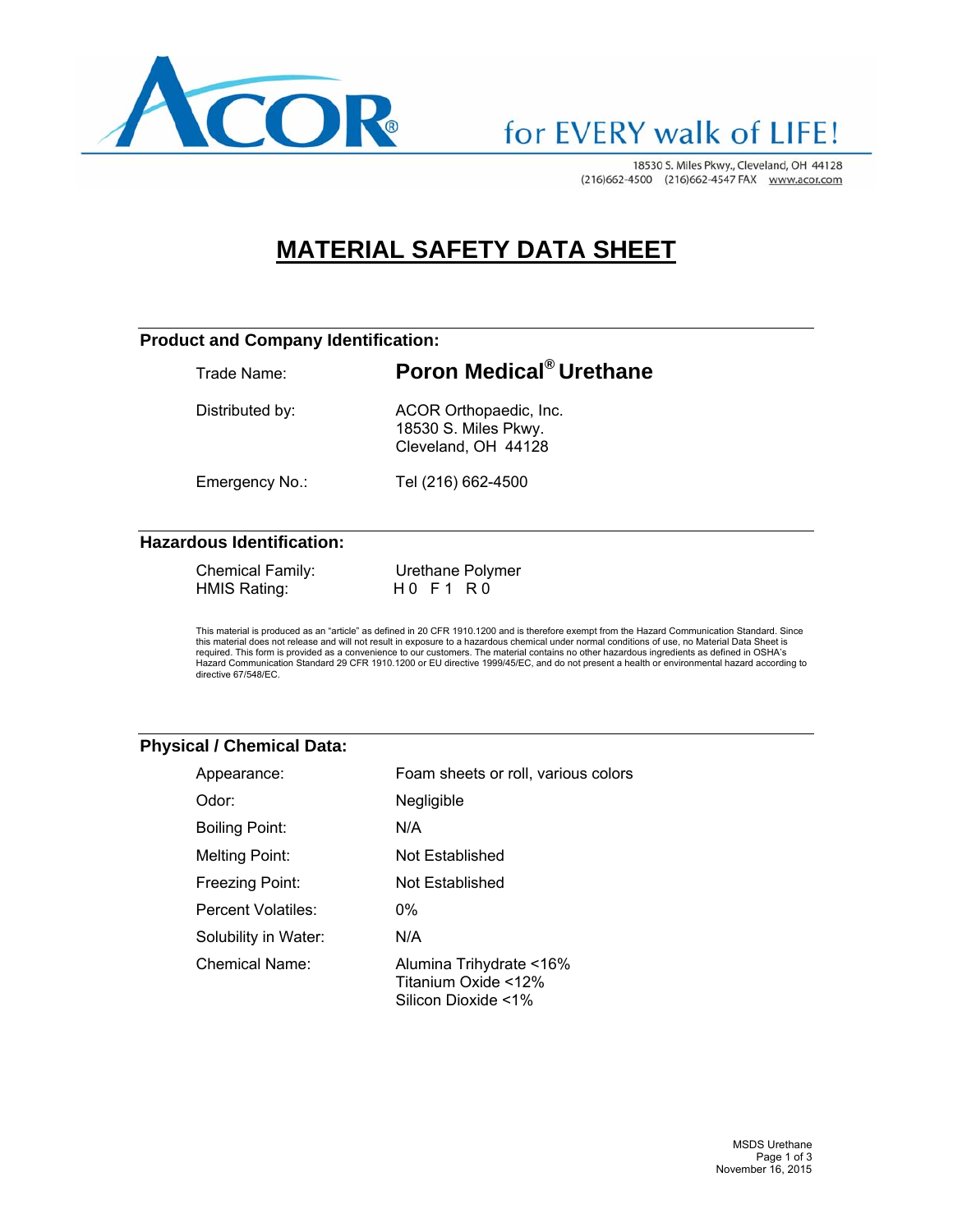

# for EVERY walk of LIFE!

18530 S. Miles Pkwy., Cleveland, OH 44128 (216)662-4500 (216)662-4547 FAX www.acor.com

#### **Fire and Explosion Hazard Data:**

| Flash Point:                | N/A                                                                                                                                              |
|-----------------------------|--------------------------------------------------------------------------------------------------------------------------------------------------|
| Flammable Limits:           | Not Established                                                                                                                                  |
| <b>Extinguishing Media:</b> | Any media as appropriate for combustibles.                                                                                                       |
| Special Procedures:         | Decomposition in a fire may produce toxic fumes.<br>Firefighters should be equipped with self-contained<br>breathing apparatus and turnout gear. |
| Unusual Hazardous:          | Polyurethane materials may generate dense smoke in a fire.                                                                                       |

#### **Reactivity Data:**

| <b>X</b> Stable      | $\square$ Unstable |                                                                                                  |
|----------------------|--------------------|--------------------------------------------------------------------------------------------------|
| Conditions to Avoid: |                    | <b>None</b>                                                                                      |
| Incompatibility:     |                    | <b>None</b>                                                                                      |
|                      |                    | Decomposition Byproducts: CO, CO2, Oxides of nitrogen, HCN, and traces of<br>incompletely burned |
|                      |                    | Hazardous Polymerization: Will not occur.                                                        |

#### **Health Hazard Data:**

| Effects of Overexposure: | None are expected with normal handling.              |
|--------------------------|------------------------------------------------------|
| Inhalation:              | Dust may cause respiratory irritation                |
| Eye Contact:             | Dust may cause irritation. Flush eyes with water.    |
| Skin Contact:            | Dust may cause irritation. Wash with soap and water. |
| Ingestion:               | None known                                           |
| <b>Chronic Exposure:</b> | None known                                           |
| First Aid Procedures:    | Fresh air or rinse with water, as needed.            |

#### **Precautions for Safe Handling and Use:**

| Released or Spilled:      | None |
|---------------------------|------|
| Waste:                    | None |
| Handling and Storing:     | None |
| <b>Other Precautions:</b> | None |